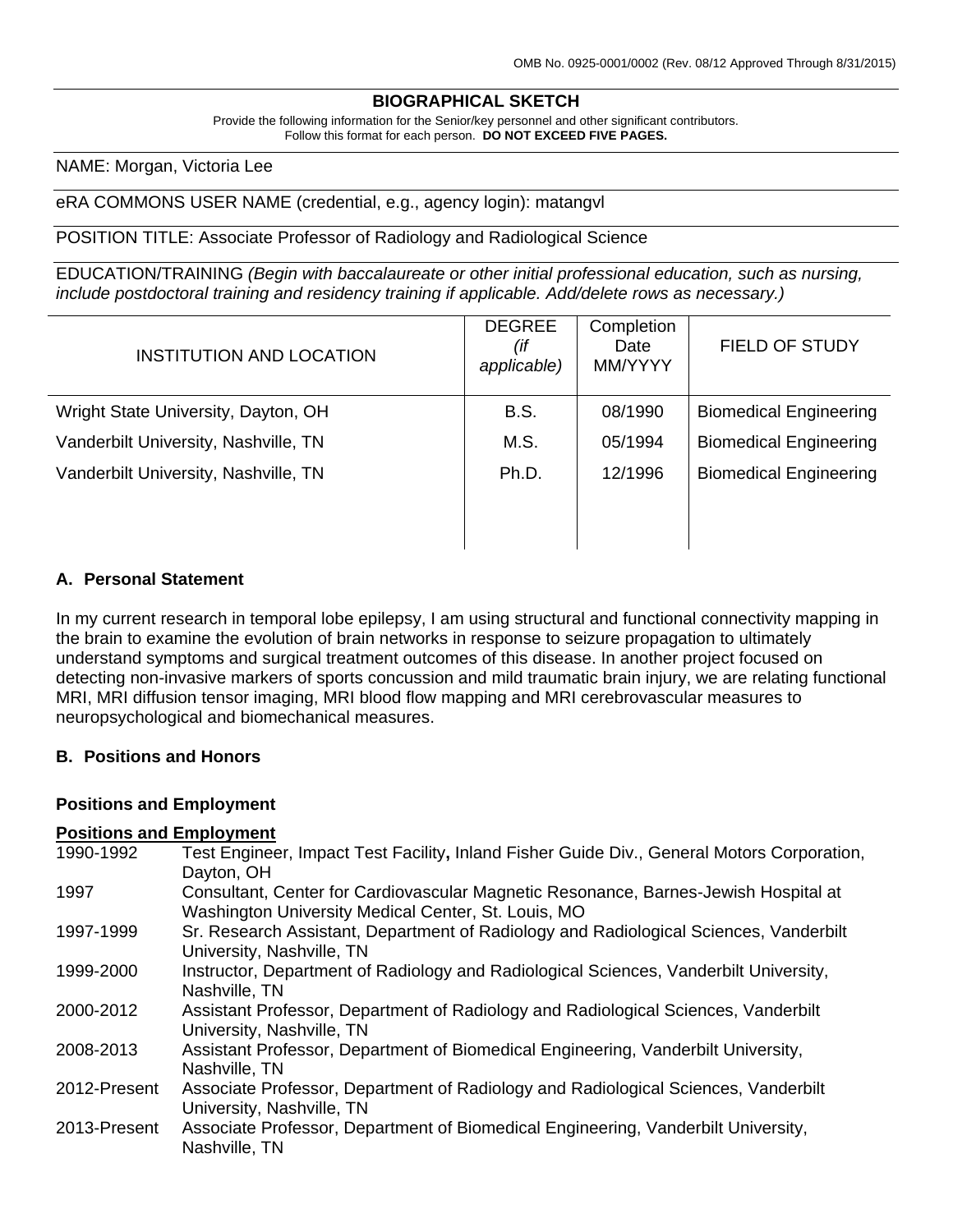## **Other Experience and Professional Memberships**

| Member, International Society of Magnetic Resonance in Medicine<br>Member, American Epilepsy Society                                                                                                         |
|--------------------------------------------------------------------------------------------------------------------------------------------------------------------------------------------------------------|
| Grant reviewer, American Heart Association                                                                                                                                                                   |
| Grant reviewer, Medical Research Council (UK)                                                                                                                                                                |
| Grant reviewer, NIH Challenge grants panel #23                                                                                                                                                               |
| Grant reviewer, Italian Ministry of Health Competition for Targeted Research Funding                                                                                                                         |
| Steering Committee on Imaging Science, National Academies Keck Futures Initiative                                                                                                                            |
| <b>Grant reviewer, NIH MEDI Study Section</b>                                                                                                                                                                |
| ZGM1 PPBC-Y (AN), NIH grant review panel, ad hoc reviewer                                                                                                                                                    |
| ZGM1 PPBC-Y (AN), NIH grant review panel, ad hoc reviewer                                                                                                                                                    |
| ZRG1 SBIB-Z(03) M, NIH grant review panel, ad hoc reviewer                                                                                                                                                   |
| ZMH1 ERB-C(09) R - BRAIN Initiative: Development and Validation of Novel Tools, NIH grant<br>review panel, ad hoc reviewer                                                                                   |
| NOIT study section, NIH grant review panel, ad hoc reviewer                                                                                                                                                  |
| American Epilepsy Society, Scientific Program Committee<br>International Society of Magnetic Resonance in Medicine, Brain Function Study Group, Officer<br>NOIT study section, NIH grant review panel member |
|                                                                                                                                                                                                              |

## **Honors**

2003 Young Investigator's Bursary Award, International Epilepsy Congress, Lisbon, Portugal

## **C. Contribution to Science**

- 1. My earliest work in neurological functional MRI (fMRI) was focused on understanding the effect of motion on fMRI measures. This is arguably the biggest challenge in fMRI in both research and clinical applications. I served as a co-investigator on these studies to develop computer-generated phantoms to accurately incorporate physiological, magnetic field and acquisition related artifacts in human-like fMRI data to provide a platform to evaluate and compare different motion correction algorithms. This work was funded by an NIH R01 that I served as co-investigator (D. Pickens –PI).
	- a. Pickens DR, Li Y, Morgan VL, Dawant BM. Development of computer-generated phantoms for FMRI software evaluation. *MRI*, 2005;23:653-663.
	- b. Xu N, Fitzpatrick JM, Li, Y, Dawant BM, Pickens DR, Morgan VL. Computer-generated fMRI phantoms with motion-distortion interaction. *Magn Reson Imaging* 2007;25(10):1376-1384. [PMCID:PMC4424598](http://www.ncbi.nlm.nih.gov/pmc/articles/PMC4424598/)
	- c. Morgan VL, Dawant BM, Li Y, Pickens DR. Comparison of fMRI statistical software packages and strategies for analysis of images containing random and stimulus-correlated motion*. Computerized Medical Imaging and Graphics* 2007, 31(6):436-446. [PMCID:PMC2570159](http://www.ncbi.nlm.nih.gov/pubmed/17574816)
	- d. Li Y, Xu N, Fitzpatrick JM, Morgan VL, Pickens DR, Dawant BM. Accounting for signal loss due to dephasing in the correction of distortions in gradient-echo EPI via nonrigid registration. *IEEE Transactions in Medical Imaging* 2007;26(12):1698-1707.
- 2. As one of the first researchers to attempt to apply MRI functional connectivity mapping to the study of epileptogenic networks (abstract in 2003, award cited above), I found that the identification of the nodes of these networks would be a significant challenge. Some research institutions focused on the use of simultaneous EEG and MRI methods to localize interictal spikes presumed to be these nodes, but this technique and hardware was not widely available and remains not clinically feasible. Therefore, I developed an fMRI data driven approach to identify the timing of interictal epileptic events called two-dimensional temporal clustering analysis (2dTCA). After some pilot study (a,b), I have validated the method on healthy controls (c) and epilepsy patients (d). This work has launched a field of data driven analyses of interictal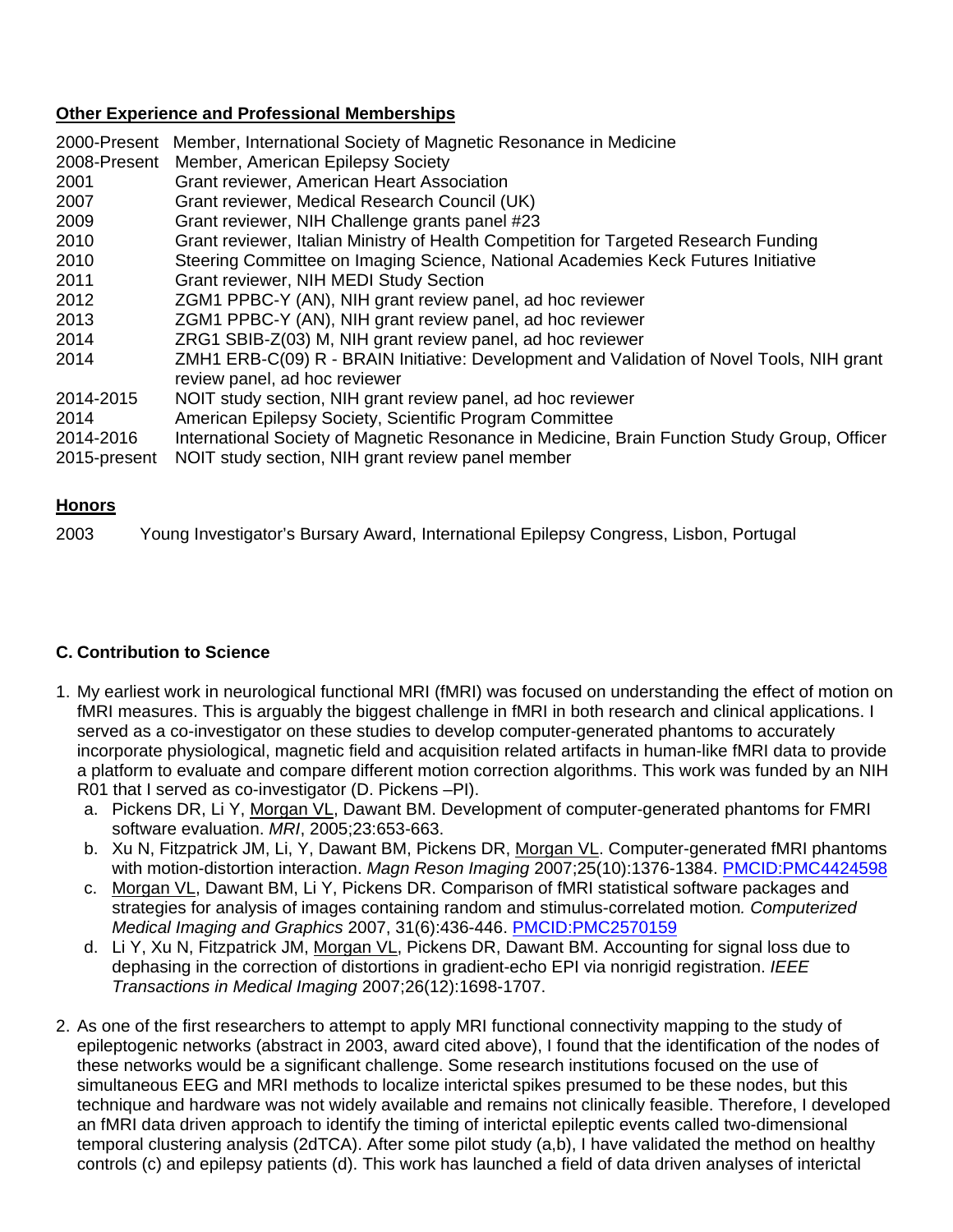epileptic fMRI data for both clinical and research purposes. I served as the primary investigator on all of these studies listed below. This work was funded by a NIH R01 grant (PI-VLM).

- a. Morgan VL, Gore JC, Abou-Khalil B. Cluster analysis detection of functional MRI activity in temporal lobe epilepsy. *Epilepsy Research* 2007;76(1):22-33. [PMCID:PMC2003336](http://www.ncbi.nlm.nih.gov/pmc/articles/PMC2003336/?tool=pubmed)
- b. Morgan VL, Li Y, Abou-Khalil B, Gore JC. Development of 2dTCA for detection of irregular, transient BOLD activity. *Human Brain Mapping*, 2008;29(1):57-69. [PMCID: PMC2719759](http://www.pubmedcentral.nih.gov/picrender.fcgi?artid=2719759&blobtype=pdf&tool=pmcentrez)
- c. Morgan, VL, Gore, JC. Detection of irregular, transient fMRI activity in normal controls using 2dTCA: comparison to event-related analysis using known timing. *Human Brian Mapping* 2009;30:3393-3405. [PMCID: PMC2748174](http://www.ncbi.nlm.nih.gov/pubmed/19294642?itool=EntrezSystem2.PEntrez.Pubmed.Pubmed_ResultsPanel.Pubmed_RVDocSum&ordinalpos=3)
- d. Morgan, VL, Gore, JC, Abou-Khalil, B. Functional epileptic network in left mesial temporal lobe epilepsy detected using resting fMRI. *Epilepsy Research* 2010;88:168-178. [PMCID: PMC2823966](http://www.ncbi.nlm.nih.gov/pubmed/19945255)
- 3. After identifying potential nodes in temporal lobe epilepsy networks using methods including 2dTCA, my group has focused on using MRI functional connectivity mapping to determine the evolution of these seizure networks over years of seizure duration. We hypothesize that this information can ultimately be used to understand how repeated seizures are linked to cognitive and behavioral deficits (b), and can be used to predict post-surgical outcome in these patients. Towards this goal, we have measured an increase causal effect of the contralateral hippocampus over the ipsilateral one in the later years of the disease (a). Additionally, we have found increasing functional isolation of the ipsilateral temporal lobe structures with simultaneous increasing synchronization with extra-temporal lobe seizure generalization related structures as duration increases (c, d), a process that may facilitate the spread of seizures over time. I served as the primary investigator on all of these studies listed below. This work was initially funded through an Epilepsy Foundation Research Grant (PI-VLM) and subsequently through a NIH R01 grant (PI-VLM).
	- a. Morgan VL, Roger BP, Sonmezturk HH, Gore JC, Abou-Khalil B. Cross hippocampal influence in mesial temporal lobe epilepsy measured with high temporal resolution functional Magnetic Resonance Imaging. *Epilepsia* 2011;52(9):1741-1749. [PMCID:PMC4428312](http://www.ncbi.nlm.nih.gov/pmc/articles/PMC4428312/)
	- b. Holmes MJ, Folley BS, Sonmezturk HH, Gore JC, Kang H, Abou-Khalil B, Morgan VL. Resting state functional connectivity of the hippocampus associated with neurocognitive function in left temporal lobe epilepsy. *Human Brain Mapping,* 2014;35(3):735-44. [PMCID:PMC3915042](http://www.ncbi.nlm.nih.gov/pmc/articles/PMC3915042/)
	- c. Morgan VL, Abou-Khalil B, Rogers BP. Evolution of functional connectivity networks and their dynamic interaction in temporal lobe epilepsy. *Brain Connectivity* 2015;5(1):35-44. [PMCID:PMC4313394](http://www.ncbi.nlm.nih.gov/pubmed/24901036)  [\[Available 2/1/16\]](http://www.ncbi.nlm.nih.gov/pubmed/24901036)
	- d. Morgan VL, Conrad BN, Abou-Khalil B, Rogers BP, Kang H. Increasing structural atrophy and functional isolation of the temporal lobe with duration of disease in temporal lobe epilepsy. *Epilepsy Research*, 2015;110:171-178. [PMCID:PMC4306813 \[Available 2/1/16\]](http://www.ncbi.nlm.nih.gov/pubmed/25616470)
- 4. In addition to functional connectivity methods, gray matter structure and white matter structural connectivity are also important in understanding the evolution of the brain in diseases such as epilepsy. For this work I have collaborated with Zhaohua Ding, Ph.D. to design and implement MRI structural methodologies in healthy controls (a) and then in the epileptic networks studied previously (b). In epilepsy we found that there was a linear relationship between functional connectivity and gray matter concentration in key regions of these seizure networks, which may be important in predicting the post-surgical outcome in these patients. In these two studies, I was the primary investigator. In our most recent collaboration (c), I have supported Dr. Ding in his innovative development of spatio-temporal correlation tensors, which are a completely novel investigation of functional connectivity of white matter. My role in this work is to help determine validation procedures and to relate the findings to traditional functional connectivity methodologies.
	- a. Morgan VL, Mishra A, Newton AT, Gore JC, Ding Z. Integrating Functional and Diffusion Magnetic Resonance Imaging for Analysis of Structure-Function Relationship in the Human Language Network. *PLoS ONE* 2009;4(8):E6660. doi:10.1371/journal.pone.0006660 [PMCID:PMC2721978](http://www.ncbi.nlm.nih.gov/pmc/articles/PMC2721978/?tool=pubmed)
	- b. Holmes MJ, Yang X, Landman BA, Ding Z, Kang H, Abou-Khalil BA, Sonmezturk HH, Gore JC, Morgan VL. Functional networks in temporal lobe epilepsy: a voxel-wise study of resting-state functional connectivity and gray matter concentration. *Brain Connectivity* 2013; 3(1):22-30. [PMCID:PMC3621340](http://www.ncbi.nlm.nih.gov/pmc/articles/PMC3621340/)
	- c. Ding Z, Newton AT, Xu R, Anderson AW, Morgan VL, Gore JC. Spatio-temporal correlation tensors reveal functional structure in human brain. *PLoS ONE* 2013; 8(12):e82107[.PMCID:PMC3855380](http://www.ncbi.nlm.nih.gov/pubmed/24339997)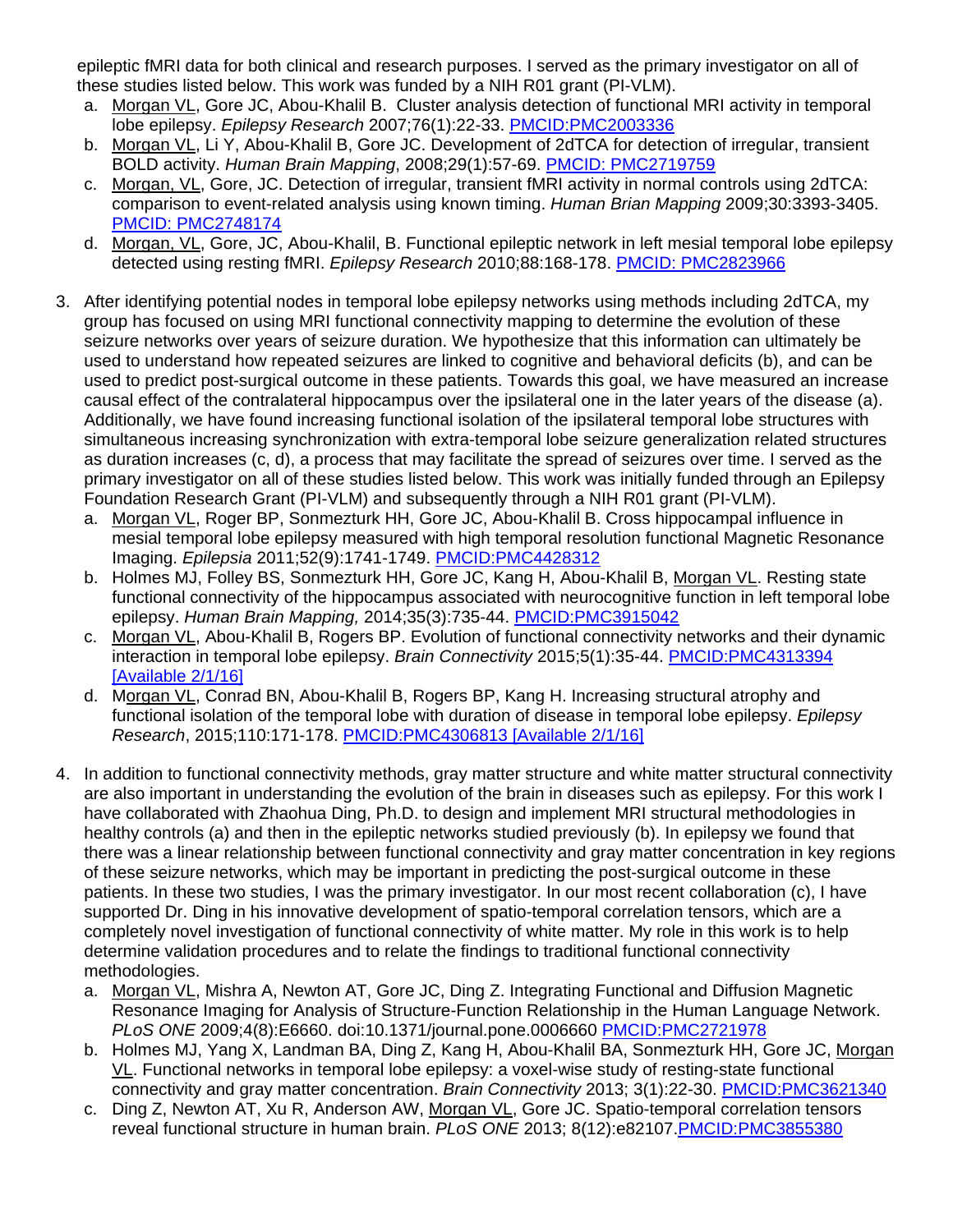#### **Complete List of Published Work in MyBibliography:**

[http://www.ncbi.nlm.nih.gov/sites/myncbi/victoria.morgan.1/bibliography/47282847/public/?sort=date&direction](http://www.ncbi.nlm.nih.gov/sites/myncbi/victoria.morgan.1/bibliography/47282847/public/?sort=date&direction=ascending) [=ascending](http://www.ncbi.nlm.nih.gov/sites/myncbi/victoria.morgan.1/bibliography/47282847/public/?sort=date&direction=ascending)

## **D. Research Support**

## **Ongoing Research Support**

5R01NS035929-11 Binder (PI); Morgan (PI, Vanderbilt Site) 12/1/12-5/31/16 NIH/NINDS Multi-site Study Presurgical Applications of fMRI in Epilepsy The goal of this study is to use functional MRI to predict cognitive outcome after left temporal lobe surgery for seizures.

Role: Principal Investigator (Vanderbilt Site)

1R01 NS075270-01A1 Morgan (PI) 03/01/12-02/28/17 NIH/NINDS

MRI Structural and Functional Connectivity Changes in Temporal Lobe Epilepsy

The ultimate goal of this study is to use MRI to determine how temporal lobe epilepsy affects widespread functional and structural networks across the brain in order to understand how this disease causes seizures and cognitive defects in patients.

Role: Principal Investigator

# **Completed Research Support in the last 3 years**

Morgan (PI) 11/8/12-11/7/13 Vanderbilt Institute for Clinical and Translational Research (funded by Vanderbilt CTSA grant UL1 TR000445) Multimodal MRI of Sports Related Concussion The goal of this study is to identify MRI biomarkers of sports related concussion. Role: Principal Investigator

5R01 NS055822-03 Morgan (PI) 09/30/07-06/30/12 NIH/NINDS Temporal Clustering Analysis for Detection of Irregular Transient fMRI Activation

The overall goal of this project is to further develop and evaluate a novel, non-invasive imaging and analysis method for the detection and localization of transient, repeated, but irregular changes in brain activity using functional Magnetic Resonance Imaging (fMRI).

Role: Principal Investigator

5R01 EB00461-10 Gore (PI) 02/01/08-01/31/13 NIH/NIBIB Integrated Imaging of Brain Function at 7 Tesla This is a research partnership designed to develop and integrate different methods of brain imaging using MRI, NIR, ERP and advanced methods of data analysis. Role: Co-Investigator

2R01NS049251-06 Miga (PI) 04/01/08-03/31/12 National Institutes of Health/NINDS Multimodal Registration of the Brain's Cortical Surface